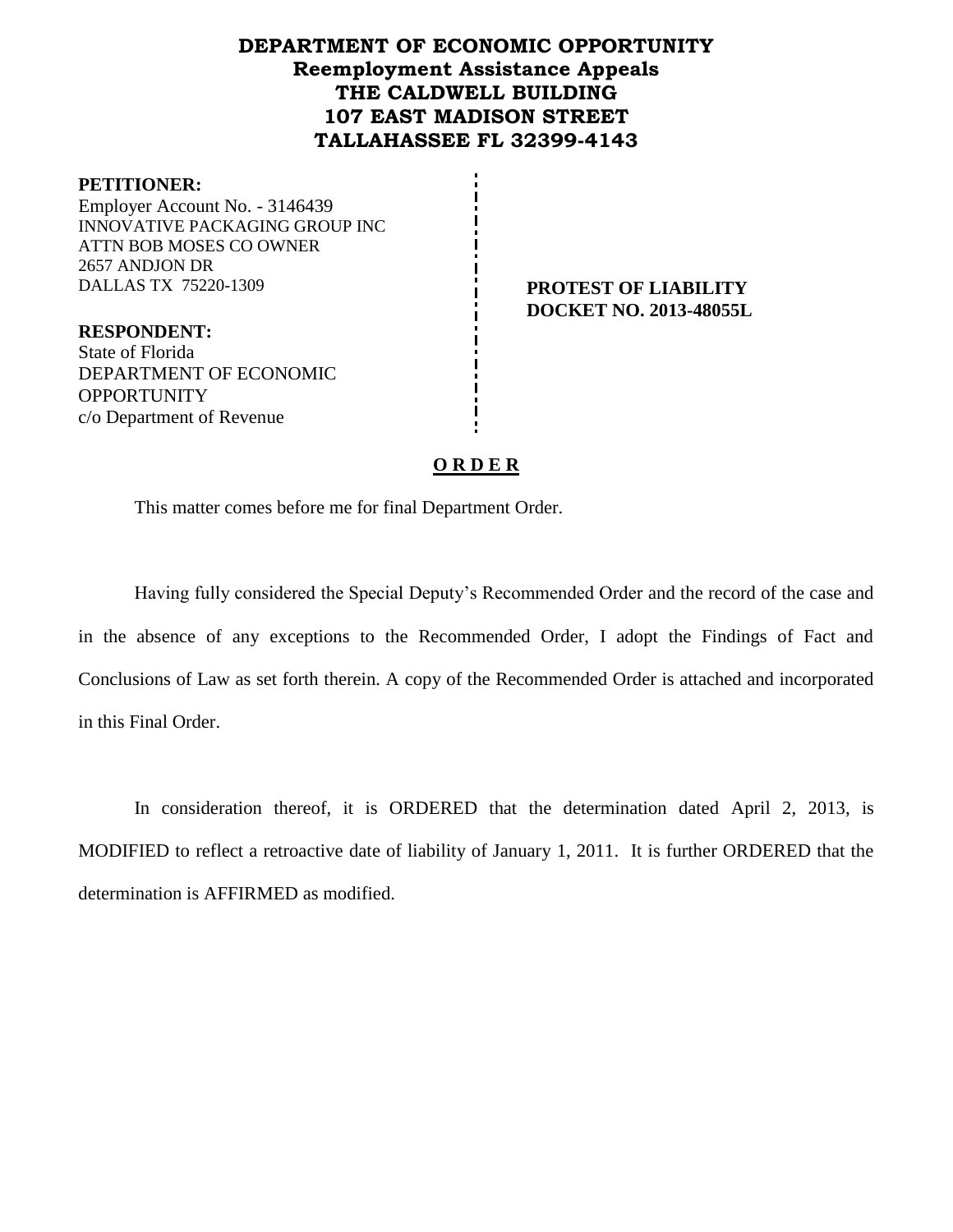#### **JUDICIAL REVIEW**

Any request for judicial review must be initiated within 30 days of the date the Order was filed. Judicial review is commenced by filing one copy of a *Notice of Appeal* with the DEPARTMENT OF ECONOMIC OPPORTUNITY at the address shown at the top of this Order and a second copy, with filing fees prescribed by law, with the appropriate District Court of Appeal. It is the responsibility of the party appealing to the Court to prepare a transcript of the record. If no court reporter was at the hearing, the transcript must be prepared from a copy of the Special Deputy's hearing recording, which may be requested from the Office of Appeals.

Cualquier solicitud para revisión judicial debe ser iniciada dentro de los 30 días a partir de la fecha en que la Orden fue registrada. La revisión judicial se comienza al registrar una copia de un *Aviso de Apelación* con la Agencia para la Innovación de la Fuerza Laboral [*DEPARTMENT OF ECONOMIC OPPORTUNITY]* en la dirección que aparece en la parte superior de este *Orden* y una segunda copia, con los honorarios de registro prescritos por la ley, con el Tribunal Distrital de Apelaciones pertinente. Es la responsabilidad de la parte apelando al tribunal la de preparar una transcripción del registro. Si en la audiencia no se encontraba ningún estenógrafo registrado en los tribunales, la transcripción debe ser preparada de una copia de la grabación de la audiencia del Delegado Especial [*Special Deputy*], la cual puede ser solicitada de la Oficina de Apelaciones.

Nenpòt demann pou yon revizyon jiridik fèt pou l kòmanse lan yon peryòd 30 jou apati de dat ke Lòd la te depoze a. Revizyon jiridik la kòmanse avèk depo yon kopi yon *Avi Dapèl* ki voye bay DEPARTMENT OF ECONOMIC OPPORTUNITY lan nan adrès ki parèt pi wo a, lan tèt *Lòd* sa a e yon dezyèm kopi, avèk frè depo ki preskri pa lalwa, bay Kou Dapèl Distrik apwopriye a. Se responsabilite pati k ap prezante apèl la bay Tribinal la pou l prepare yon kopi dosye a. Si pa te gen yon stenograf lan seyans lan, kopi a fèt pou l prepare apati de kopi anrejistreman seyans lan ke Adjwen Spesyal la te fè a, e ke w ka mande Biwo Dapèl la voye pou ou.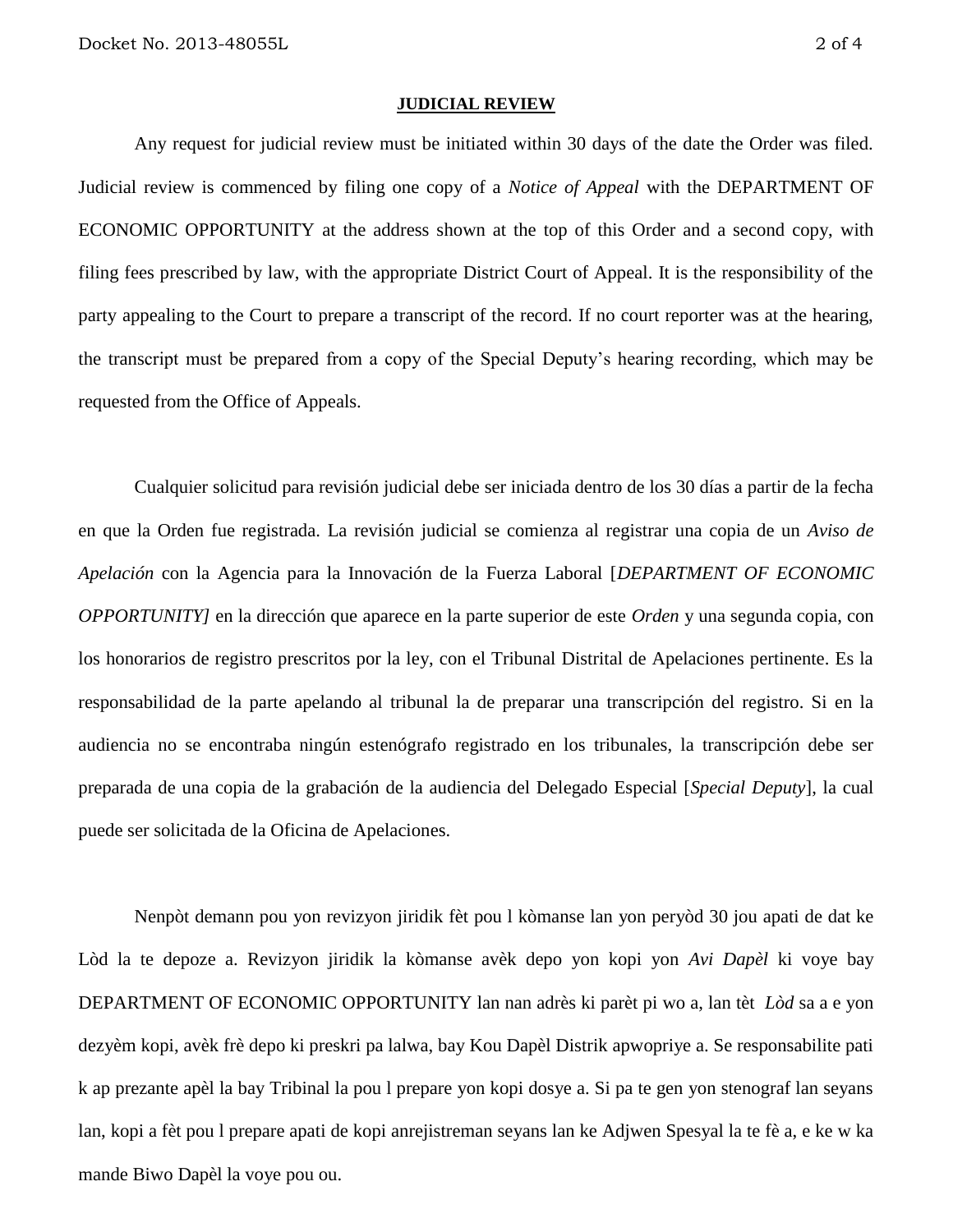DONE and ORDERED at Tallahassee, Florida, this \_\_\_\_\_\_\_ day of **October, 2013**.



Altemese Smith, Bureau Chief, Reemployment Assistance Program DEPARTMENT OF ECONOMIC OPPORTUNITY

FILED ON THIS DATE PURSUANT TO § 120.52, FLORIDA STATUTES, WITH THE DESIGNATED DEPARTMENT CLERK, RECEIPT OF WHICH IS HEREBY ACKNOWLEDGED.

 $\overline{\phantom{a}}$  ,  $\overline{\phantom{a}}$  ,  $\overline{\phantom{a}}$  ,  $\overline{\phantom{a}}$  ,  $\overline{\phantom{a}}$  ,  $\overline{\phantom{a}}$  ,  $\overline{\phantom{a}}$  ,  $\overline{\phantom{a}}$  ,  $\overline{\phantom{a}}$  ,  $\overline{\phantom{a}}$  ,  $\overline{\phantom{a}}$  ,  $\overline{\phantom{a}}$  ,  $\overline{\phantom{a}}$  ,  $\overline{\phantom{a}}$  ,  $\overline{\phantom{a}}$  ,  $\overline{\phantom{a}}$ DEPUTY CLERK DATE

### **CERTIFICATE OF SERVICE**

**I HEREBY CERTIFY that true and correct copies of the foregoing Final Order have been furnished to the persons listed below in the manner described, on the \_\_\_\_\_\_\_ day of October, 2013**.

Shinew b.F

SHANEDRA Y. BARNES, Special Deputy Clerk DEPARTMENT OF ECONOMIC **OPPORTUNITY** Reemployment Assistance Appeals 107 EAST MADISON STREET TALLAHASSEE FL 32399-4143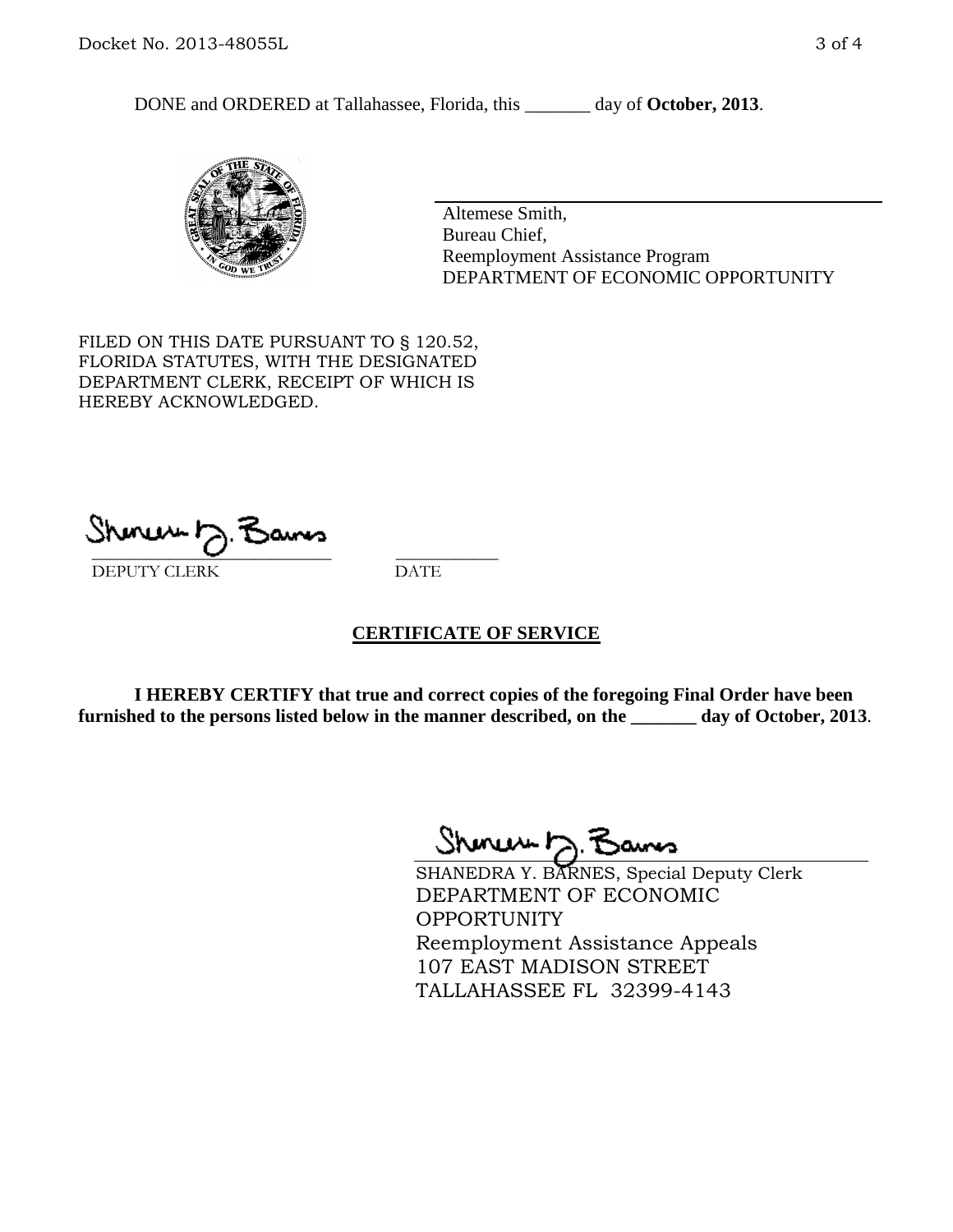By U.S. Mail:

 INNOVATIVE PACKAGING GROUP INC ATTN BOB MOSES CO OWNER 2657 ANDJON DR DALLAS TX 75220-1309

### ROBERT LANDINGHAM 200 6TH AVE APT A MELBOURNE BEACH FL 32951

DEPARTMENT OF REVENUE ATTN: JODY BURKE 4230-D LAFAYETTE ST. MARIANNA, FL 32446

DEPARTMENT OF REVENUE ATTN: MYRA TAYLOR PO BOX 6417 TALLAHASSEE 32314-6417

State of Florida DEPARTMENT OF ECONOMIC OPPORTUNITY c/o Department of Revenue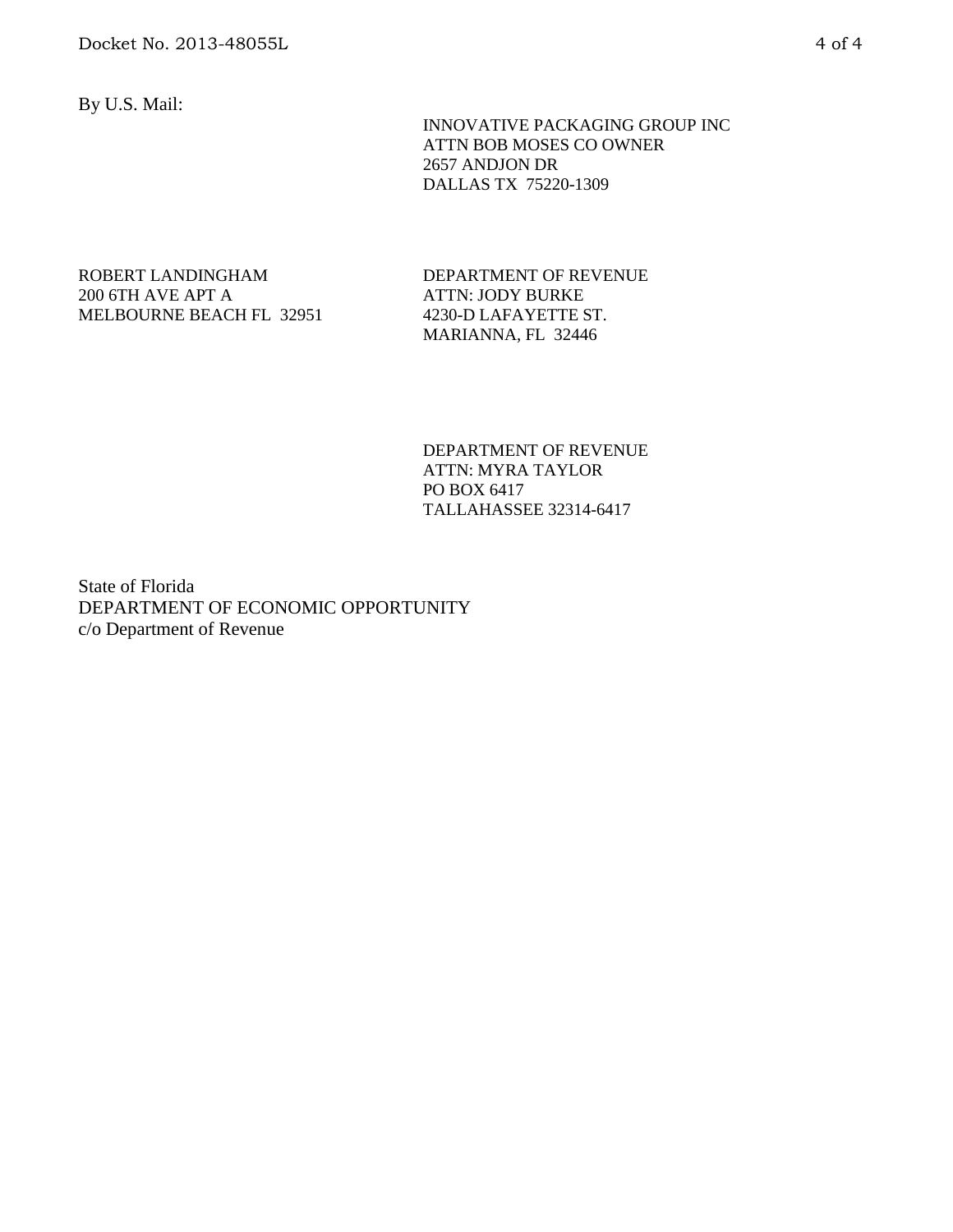# **DEPARTMENT OF ECONOMIC OPPORTUNITY Reemployment Assistance Appeals**

MSC 347 CALDWELL BUILDING 107 EAST MADISON STREET TALLAHASSEE FL 32399-4143

| <b>PETITIONER:</b>                    |
|---------------------------------------|
| Employer Account No. - 3146439        |
| <b>INNOVATIVE PACKAGING GROUP INC</b> |
| ATTN BOB MOSES CO OWNER               |
| 2657 ANDJON DR                        |
| DALLAS TX 75220-1309                  |
|                                       |

**PROTEST OF LIABILITY DOCKET NO. 2013-48055L**

**RESPONDENT:** State of Florida DEPARTMENT OF ECONOMIC **OPPORTUNITY** c/o Department of Revenue

# **RECOMMENDED ORDER OF SPECIAL DEPUTY**

TO: Altemese Smith, Bureau Chief, Reemployment Assistance Program DEPARTMENT OF ECONOMIC OPPORTUNITY

This matter comes before the undersigned Special Deputy pursuant to the Petitioner's protest of the Respondent's determination dated April 2, 2013.

After due notice to the parties, a telephone hearing was held on August 19, 2013. The Petitioner, represented by its president, appeared and testified. The Petitioner's vice president testified as a witness. The Respondent, represented by a Department of Revenue Senior Tax Specialist, appeared and testified. The Joined Party appeared and testified.

The record of the case, including the recording of the hearing and any exhibits submitted in evidence, is herewith transmitted. Proposed Findings of Fact and Conclusions of Law were not received.

### **Issue:**

Whether services performed for the Petitioner by the Joined Party constitute insured employment, and if so, the effective date of liability, pursuant to Section 443.036(19), 443.036(21); 443.1216, Florida Statutes.

# **Findings of Fact:**

- 1. The Petitioner is a Texas corporation, with offices in Dallas, which operates a business as a distributor of packaging products such as bags, boxes, and bows to retail stores.
- 2. During the latter part of 2010 the Joined Party contacted the Petitioner seeking work in sales. The Joined Party had been previously employed as a salesman for one of the Petitioner's competitors. He informed the Petitioner that he was relocating to Florida and that he also had contacts in Texas from his previous employment. The Petitioner interviewed the Joined Party and on January 11, 2011 the Petitioner and the Joined Party entered into a written *Sales Representative Agreement.*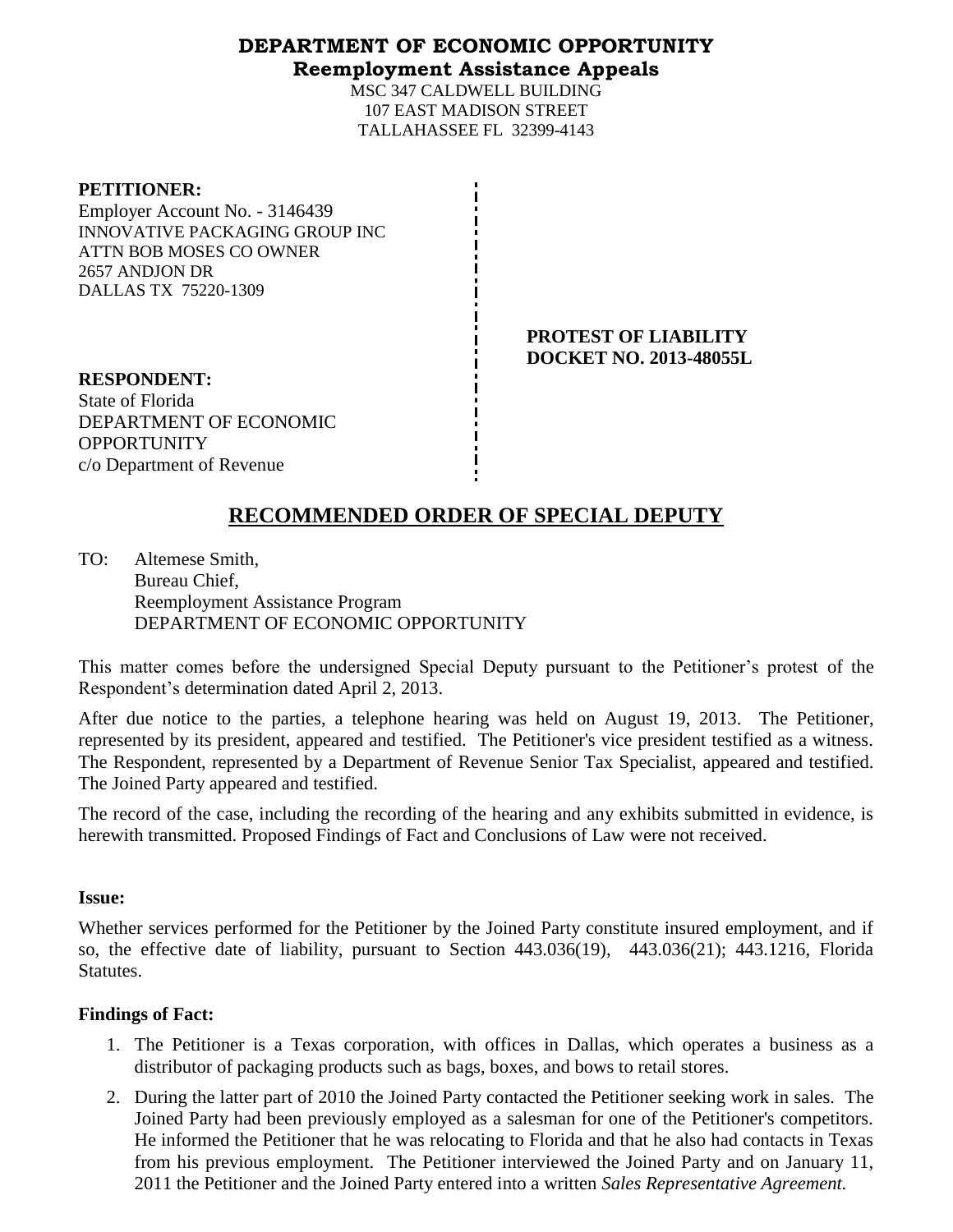- 3. The *Sales Representative Agreement* provides that the Joined Party is engaged as an authorized sales representative to sell and promote the Petitioner's retail packaging products, which may be changed by the Petitioner from time to time, and that the Petitioner, in its sole discretion, shall determine the sales price and terms of sales for the products. The Agreement states that the Joined Party will sell and promote the Petitioner's products in the State of Florida and designated accounts in Texas, and that the assigned sales territory may be changed from time to time by the Petitioner.
- 4. The Agreement provides that the Petitioner will pay the Joined Party a guaranteed draw from January 2011 through June 2011 of \$4,500 per month and a draw against commission from June 2011 through December 2011 of \$4,500 per month. The intent of the Agreement was that the Joined Party would not have to repay the guaranteed draw if he did not earn commissions of at least \$4,500 per month but that he would have to repay any draws that were not guaranteed. The commission was to be calculated at 35% of gross profit. In addition, the Petitioner agreed to reimburse the Joined Party for one-half of his cost to purchase health insurance amounting to \$200 per month, to reimburse the Joined Party \$100 per month for telephone expenses, and to provide three round trip tickets from Florida to Texas during the first twelve months.
- 5. The Agreement provides that the Joined Party is an independent contractor and not an employee of the Petitioner and that the Joined Party is not entitled to the fringe benefits normally provided to the Petitioner's employees. The Agreement requires the Joined Party to abide by any rules, policies, and procedures communicated by the Petitioner and provides that the Agreement may be terminated for any reason, or no reason, by either party upon ninety days written notification or that the Agreement may be terminated immediately by the Petitioner if the Joined Party fails to perform his duties, materially breaches any obligation in the Agreement, or is unable to perform the duties due to illness, death, or disability.
- 6. The *Sales Representative Agreement* provides "This Agreement constitutes the entire agreement between the Parties and supersedes any prior understanding or representation of any kind preceding the date of this Agreement. There are no other promises, conditions, understandings or other agreements, whether oral or written, relating to the subject matter of this Agreement. This Agreement may be modified in writing and must be signed by both the Company and Sales Representative."
- 7. The parties did not enter into any non-compete agreement, however, it was an unspoken understanding on the part of the Petitioner that the Joined Party was prohibited from selling packaging products for any company other than the Petitioner. The Joined Party was instructed that he was expected to work from 9 to 5.
- 8. The Joined Party was an experienced salesman in the packaging industry and did not need any training concerning how to sell packaging products. The Petitioner provided orientation concerning the Petitioner's products and prices and taught the Joined Party how to complete the Petitioner's sales order forms and other paperwork. While the Joined Party was in Dallas he was required to go on a sales call with the Petitioner's vice president.
- 9. The Petitioner provided the Joined Party with catalogs, price lists, order forms, and any other forms or supplies that were needed to perform the work. The Petitioner provided the Joined Party with a company email address and business cards. The business cards listed the Petitioner's name and logo, the Joined Party's name, the Petitioner's mailing address, the Petitioner's toll free telephone number, the Petitioner's fax telephone number, the Petitioner's website address, the Joined Party's company email address, and the Joined Party's mailing address.
- 10. Generally, the Joined Party worked from his home in Florida. Whenever the Joined Party worked from the Petitioner's Dallas office the Petitioner provided workspace and office equipment. The Joined Party only worked from Dallas for a few days following his hire. Thereafter, the Joined Party was required to travel to Dallas to attend infrequent meetings or tradeshows. During 2011 if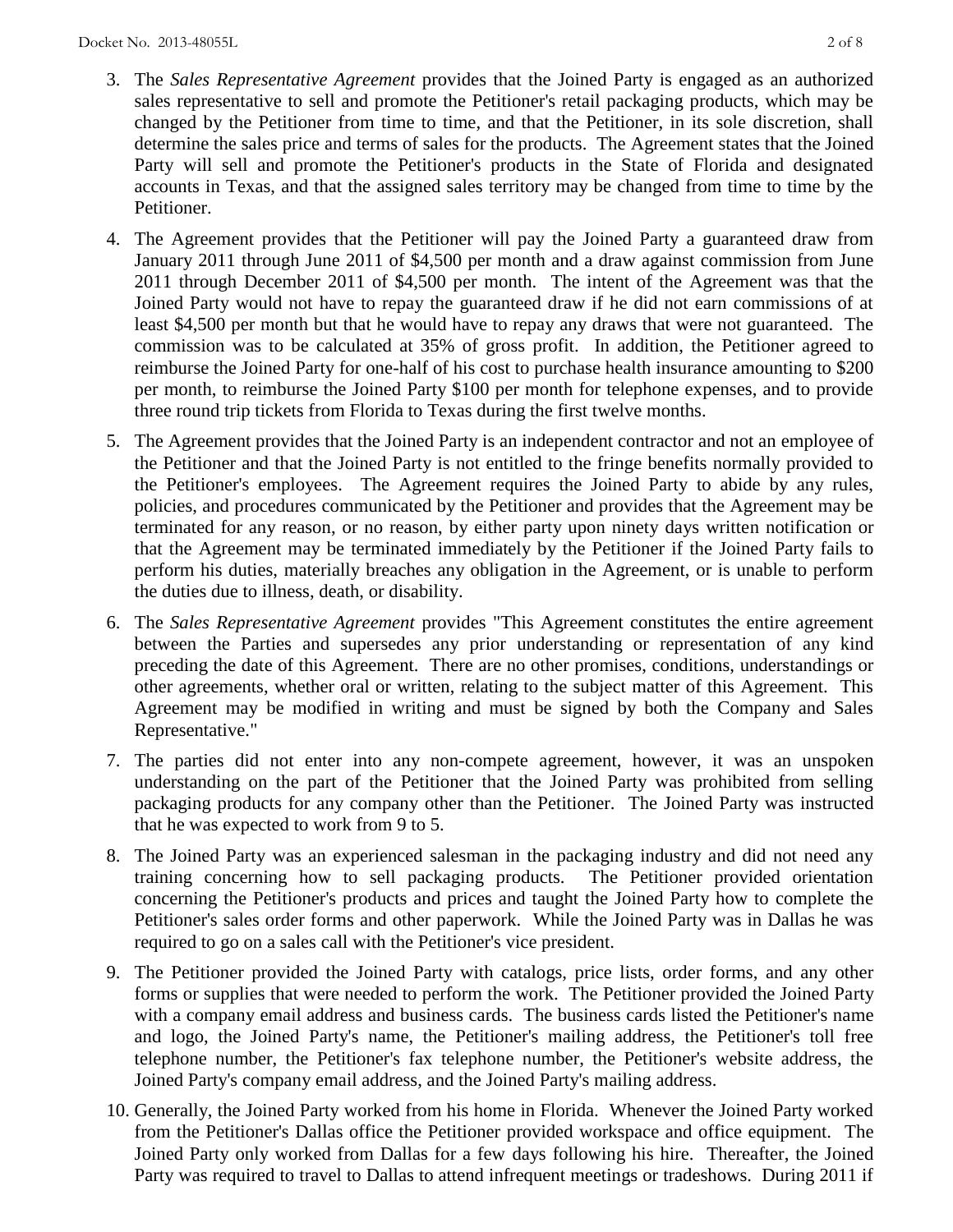the Joined Party flew to Dallas he was reimbursed for the expense as set forth in the *Sales Representative Agreement.* If the Joined Party chose to drive he was not reimbursed for the expense.

- 11. While the Joined Party was performing services for the Petitioner in Florida he had daily contact with the Petitioner's vice president in Dallas. The vice president provided whatever help or assistance that was needed to make sales. On a few occasions the vice president travelled to Florida to make in-person sales calls with the Joined Party.
- 12. The Joined Party was not allowed to deviate from the terms of sale and the prices determined by the Petitioner. If a customer attempted to negotiate the terms of sale or the prices the Joined Party was required to contact the Petitioner so that the Petitioner could provide approval of negotiated terms or prices. The Joined Party was required to complete an order form for each sale and to submit the order to the Petitioner for approval and processing.
- 13. The Joined Party was not required to complete a timesheet or report his hours of work to the Petitioner. However, if the Joined Party was unable to work on a regular workday he felt a professional obligation to notify the Petitioner of the absence since the Joined Party was aware that he was expected to work each day. Whenever the Petitioner scheduled the Joined Party to attend a tradeshow the Petitioner told the Joined Party where to go and when to be there.
- 14. The Joined Party was not required to submit a bill or invoice to the Petitioner to be paid for his services. During the first six months the Petitioner paid the Joined Party \$4,800 per month which included reimbursement for health insurance and telephone as set forth in the *Sales Representative Agreement.* During April 2011 there was a problem with the Joined Party's receipt of the check and the Petitioner issued a duplicate check. The Joined Party eventually received both checks and the Petitioner allowed him to keep both checks. Beginning in July 2011 the Petitioner began computing the amount of commissions earned, the excess draws for each month, and the year to date excess draws. The Petitioner considered the health insurance and telephone reimbursements to be part of the draw. The Petitioner included the duplicate April payment as part of the excess draws. The Petitioner paid the draws to the Joined Party on a monthly basis and did not withhold any payroll taxes from the draws.
- 15. The Petitioner credited the Joined Party with an earned commission only when the Petitioner invoiced the customer and received payment from the customer. The Joined Party never knew the amount of commission that he would earn from a sale because he did not know the total amount invoiced to the customer and because he had no knowledge of, and had no control over, the expenses and gross profit of the sale.
- 16. At the end of 2011 the Petitioner reported the draw payments made to the Joined Party, both guaranteed and straight draws, the health insurance reimbursements, telephone expense reimbursements, and other expense reimbursements, to the Internal Revenue Service on Form 1099-MISC as other compensation in the total amount of \$64,950.00.
- 17. Although the *Sales Representative Agreement* only provides for payment of a draw through December 2011, and although the parties did not enter into a new agreement, the Petitioner continued to pay the Joined Party a monthly draw of \$4,500 and continued to pay the Joined Party \$200 per month for health insurance. Although the Agreement provides for reimbursement of telephone expense only for the first twelve months, the Petitioner continued to reimburse the Joined Party \$100 per month for telephone expense.
- 18. From July 2011 through September 2012 the Petitioner calculated that \$67,713.21 in excess draws had been paid to the Joined Party. The Petitioner felt uncomfortable with the amount of the excess draws and chose to reduce the monthly draw from \$4,800 to \$3,600. When the Petitioner notified the Joined Party of the reduction in the amount of the draw the Petitioner informed the Joined Party that the Petitioner was proposing to transfer the Joined Party from Florida to Texas because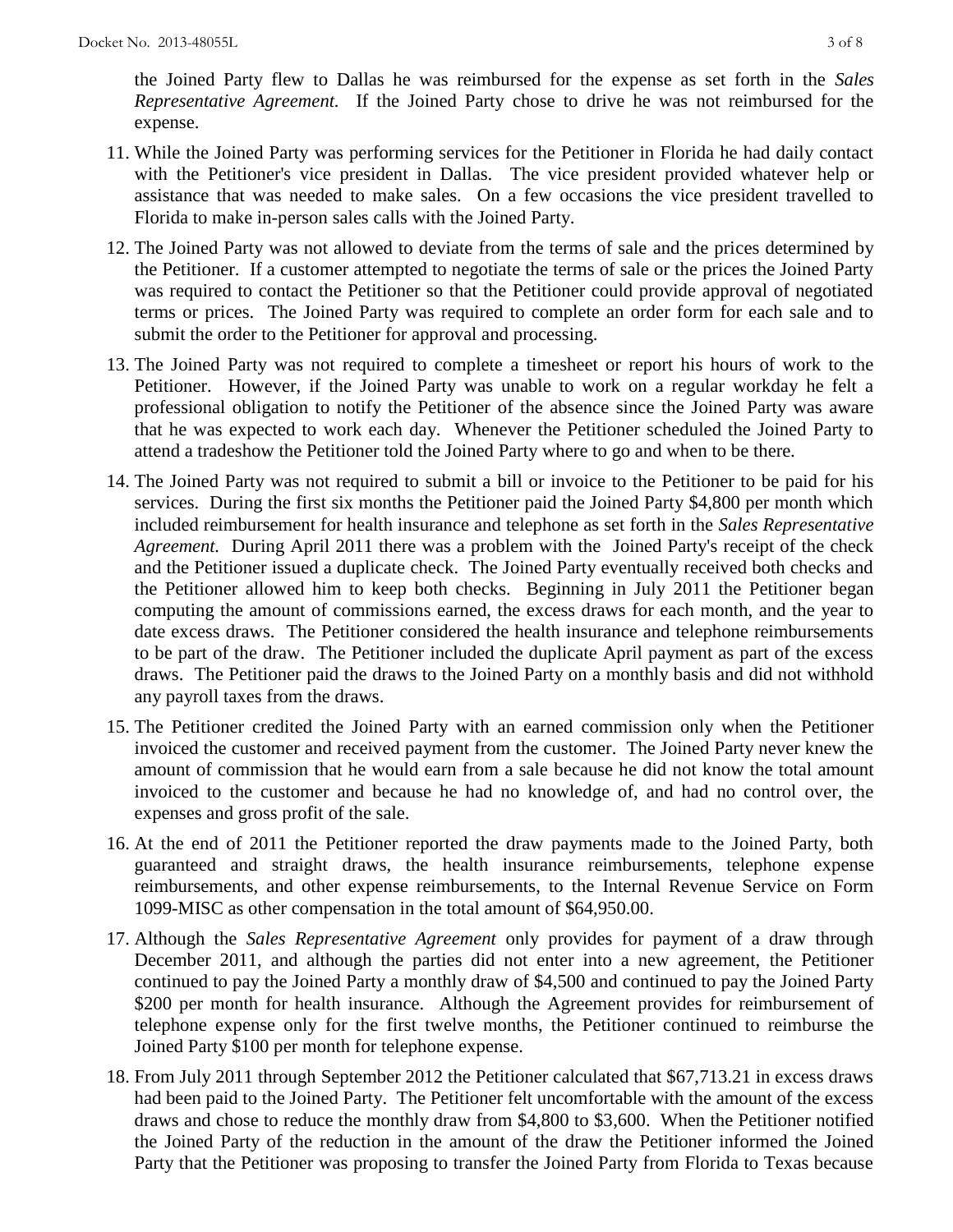Texas was seen as a more lucrative sales territory. The Petitioner believed that the Joined Party was receptive to the transfer to Texas.

- 19. When the Joined Party has hired on January 11, 2011, he believed that he was hired to be an independent contractor as stated in the *Sales Representative Agreement.* However, at the time he did not have a full understanding of the difference between an employee and an independent contractor. Over time, and after reading the Internal Revenue Service guidelines concerning independent contractors, the Joined Party came to believe that he was misclassified as an independent contractor because of the control exercised over him by the Petitioner. The Joined Party never informed the Petitioner that he felt that he had been improperly classified as an independent contractor.
- 20. After the Joined Party's draw was reduced to \$3,600 per month the Joined Party sought to increase his household income by entering into a contract to sell packaging products to retail stores for a competitor of the Petitioner in the Florida market. During the latter part of December 2012 the Petitioner was informed by another packaging company that the Joined Party had entered into an agreement with the competitor. On January 2, 2013, the Petitioner confronted the Joined Party and when the Joined Party confirmed that he was performing services for a competitor the Petitioner terminated the January 11, 2011, agreement with the Joined Party but gave the Joined Party an opportunity to submit a letter of resignation.
- 21. The Petitioner has not determined whether or not the Petitioner will require the Joined Party to repay the amount of the excess draws as computed by the Petitioner.
- 22. The Joined Party filed a Florida claim for reemployment assistance benefits, formerly known as unemployment compensation benefits, effective February 3, 2013. When the Joined Party did not receive credit for earnings received during the base period of the claim a *Request for Reconsideration of Monetary Determination* was filed and an investigation was assigned to the Florida Department of Revenue to determine if the Joined Party performed services for the Petitioner as an employee or as an independent contractor.
- 23. On April 2, 2013, the Department of Revenue issued a determination holding that the Joined Party was the Petitioner's employee retroactive to November 1, 2010. The Petitioner filed a timely protest by mail postmarked April 17, 2013.

### **Conclusions of Law:**

- 24. The issue in this case, whether services performed for the Petitioner constitute employment subject to the Florida Reemployment Assistance Program Law, is governed by Chapter 443, Florida Statutes. Section 443.1216(1)(a)2., Florida Statutes, provides that employment subject to the chapter includes service performed by individuals under the usual common law rules applicable in determining an employer-employee relationship.
- 25. The Supreme Court of the United States held that the term "usual common law rules" is to be used in a generic sense to mean the "standards developed by the courts through the years of adjudication." United States v. W.M. Webb, Inc., 397 U.S. 179 (1970).
- 26. The Supreme Court of Florida adopted and approved the tests in 1 Restatement of Law, Agency 2d Section 220 (1958), for use to determine if an employment relationship exists. See Cantor v. Cochran, 184 So.2d 173 (Fla. 1966); Miami Herald Publishing Co. v. Kendall, 88 So.2d 276 (Fla. 1956); Magarian v. Southern Fruit Distributors, 1 So.2d 858 (Fla. 1941); see also Kane Furniture Corp. v. R. Miranda, 506 So.2d 1061 (Fla. 2d DCA 1987). In Brayshaw v. Agency for Workforce Innovation, et al; 58 So.3d 301 (Fla. 1st DCA 2011) the court stated that the statute does not refer to other rules or factors for determining the employment relationship and, therefore, the Department is limited to applying only Florida common law in determining the nature of an employment relationship.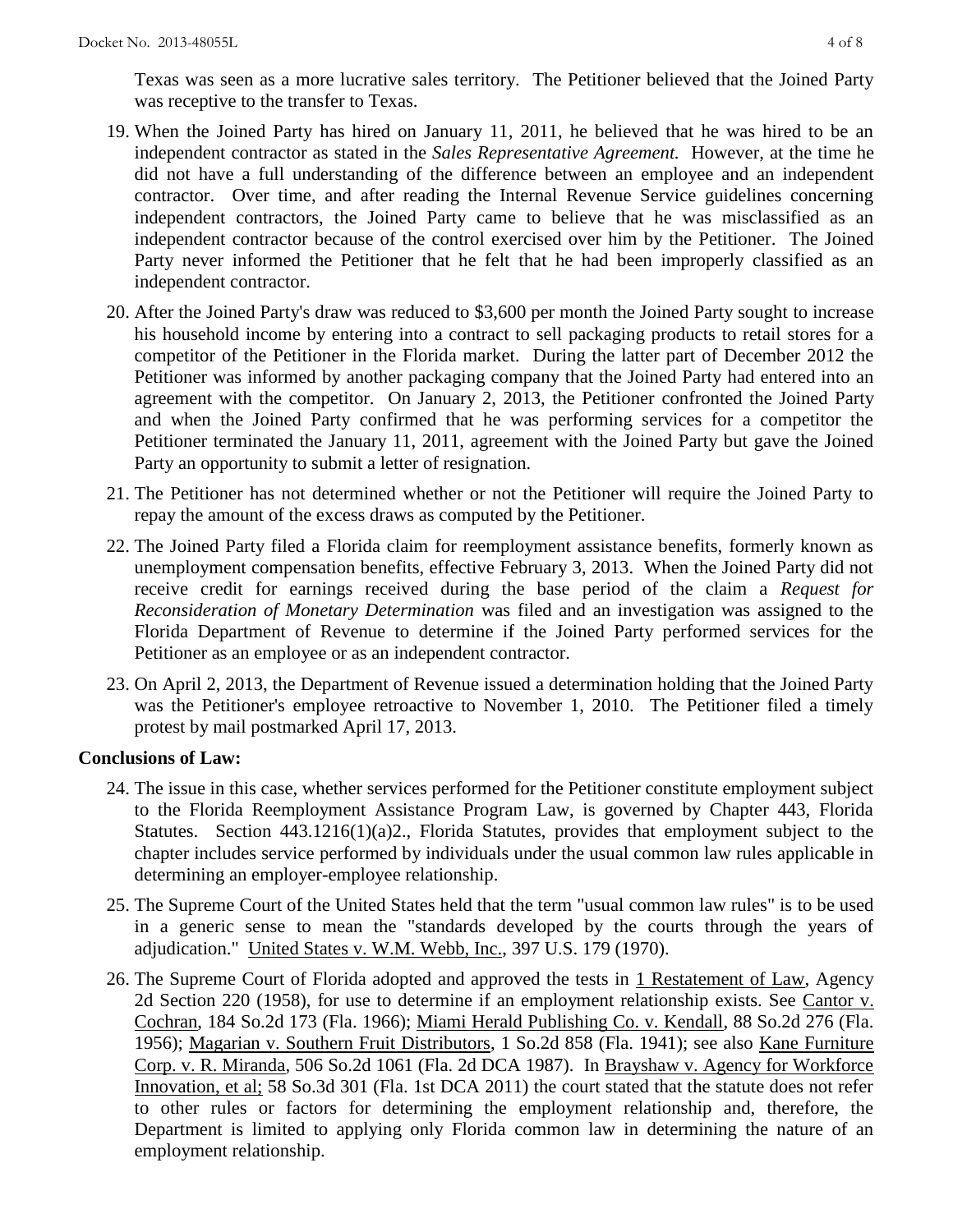- 27. Restatement of Law is a publication, prepared under the auspices of the American Law Institute, which explains the meaning of the law with regard to various court rulings. The Restatement sets forth a nonexclusive list of factors that are to be considered when judging whether a relationship is an employment relationship or an independent contractor relationship.
- 28. 1 Restatement of Law, Agency 2d Section 220 (1958) provides:
	- (1) A servant is a person employed to perform services for another and who, in the performance of the services, is subject to the other's control or right of control.
	- (2) The following matters of fact, among others, are to be considered:
		- (a) the extent of control which, by the agreement, the business may exercise over the details of the work;
		- (b) whether or not the one employed is engaged in a distinct occupation or business;
		- (c) the kind of occupation, with reference to whether, in the locality, the work is usually done under the direction of the employer or by a specialist without supervision;
		- (d) the skill required in the particular occupation;
		- (e) whether the employer or the worker supplies the instrumentalities, tools, and the place of work for the person doing the work;
		- (f) the length of time for which the person is employed;
		- $(g)$  the method of payment, whether by the time or by the job;
		- (h) whether or not the work is a part of the regular business of the employer;
		- (i) whether or not the parties believe they are creating the relation of master and servant;
		- (j) whether the principal is or is not in business.
- 29. Comments in the Restatement explain that the word "servant" does not exclusively connote manual labor, and the word "employee" has largely replaced "servant" in statutes dealing with various aspects of the working relationship between two parties.
- 30. In Department of Health and Rehabilitative Services v. Department of Labor & Employment Security, 472 So.2d 1284 (Fla. 1<sup>st</sup> DCA 1985) the court confirmed that the factors listed in the Restatement are the proper factors to be considered in determining whether an employer-employee relationship exists. However, in citing La Grande v. B&L Services, Inc., 432 So.2d 1364, 1366 (Fla.  $1<sup>st</sup> DCA$  1983), the court acknowledged that the question of whether a person is properly classified an employee or an independent contractor often can not be answered by reference to "hard and fast" rules, but rather must be addressed on a case-by-case basis.
- 31. On January 11, 2011, the parties entered into a *Sales Representative Agreement* which specified that the Joined Party was an independent contractor and not an employee of the Petitioner. The Florida Supreme Court has held that in determining the status of a working relationship, the agreement between the parties should be examined if there is one. The agreement should be honored, unless other provisions of the agreement, or the actual practice of the parties, demonstrate that the agreement is not a valid indicator of the status of the working relationship. Keith v. News & Sun Sentinel Co., 667 So.2d 167 (Fla. 1995). In Justice v. Belford Trucking Company, Inc., 272 So.2d 131 (Fla. 1972), a case involving an independent contractor agreement which specified that the worker was not to be considered the employee of the employing unit at any time, under any circumstances, or for any purpose, the Florida Supreme Court commented "while the obvious purpose to be accomplished by this document was to evince an independent contractor status, such status depends not on the statements of the parties but upon all the circumstances of their dealings with each other."
- 32. The Petitioner's business is the sale of packaging products such as bags, boxes, and bows to retail stores. The Petitioner engaged the Joined Party to sell the bags, boxes, and bows to the retail stores. The work performed by the Joined Party was not separate and distinct from the Petitioner's business but was an integral and necessary part of the business.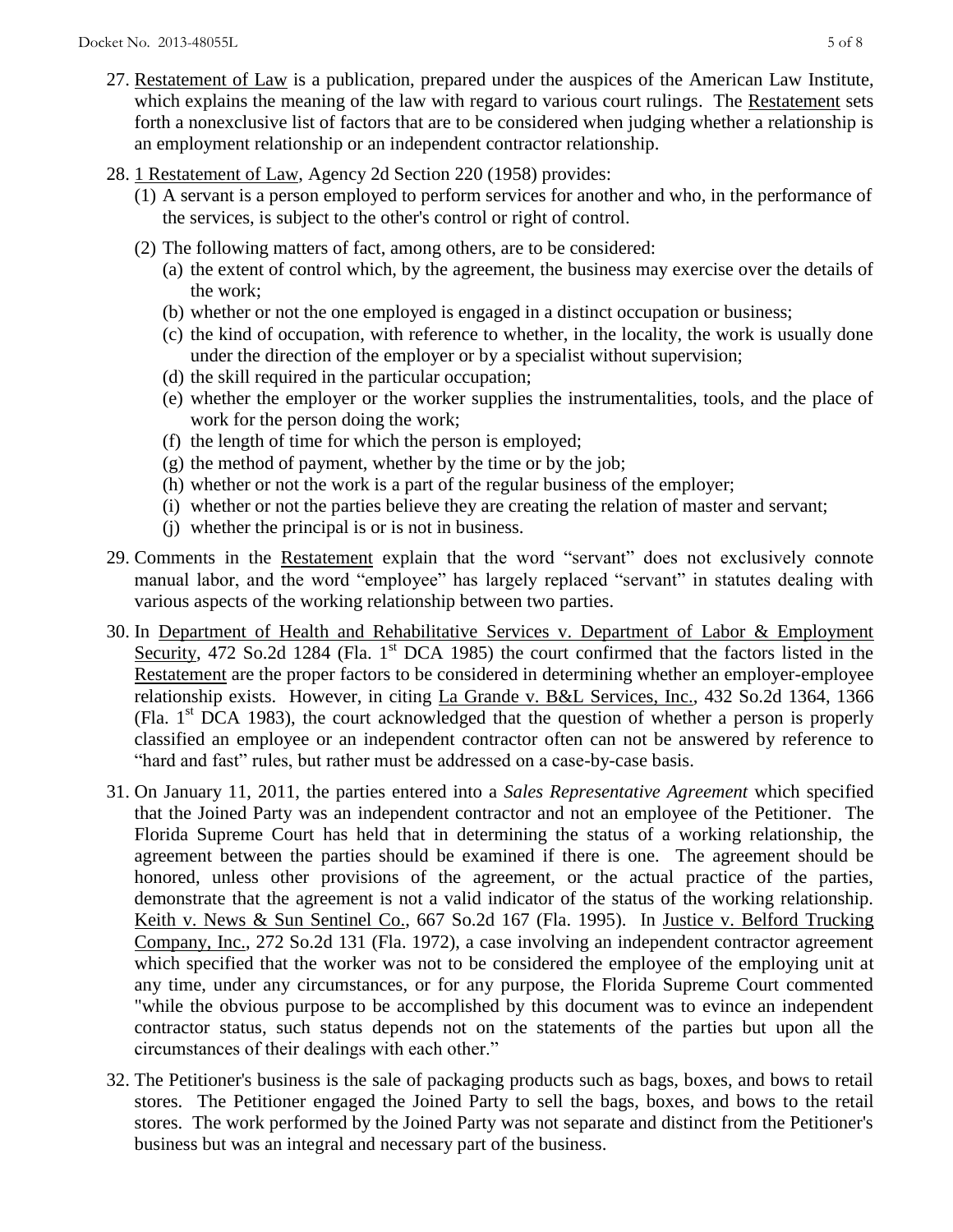- 33. The Joined Party possessed experience in packaging sales from a prior employment relationship. However, it was not shown that the performance of packaging sales requires any skill or special knowledge. The greater the skill or special knowledge required to perform the work, the more likely the relationship will be found to be one of independent contractor. Florida Gulf Coast Symphony v. Florida Department of Labor & Employment Sec., 386 So.2d 259 (Fla. 2d DCA 1980)
- 34. The Joined Party performed the majority of the work on the road and from his home. No equipment was required to perform the work other than a vehicle for transportation. The Joined Party was responsible for his transportation expenses other than round trip airline fares to Dallas during the first twelve months of work.
- 35. From January 2011 through June 2011 the Petitioner paid the Joined Party a guaranteed draw which was not required to be repaid if the Joined Party's commissions did not equal or exceed the amount of the draw. In the absence of a specific undertaking to repay the amount of a draw against commission the draw is considered as a plain and simple salary. Lester v. Kahn-McKnight Company, Inc., 521 So. 2d 312 (Fla. 3rd DCA 1988) The draw was paid on a monthly basis and was not based on production. Although the Joined Party was not required to report his time worked the Petitioner expected the Joined Party to perform sales for the Petitioner on a full time basis, 9 AM until 5 PM. Thus, the Joined Party was paid by time worked rather than by the job. After June 2011 the draws received by the Joined Party were considered to be advances against future commissions. Section 443.1217(1), Florida Statutes, provides that the wages subject to the Reemployment Assistance Program Law include all remuneration for employment including commissions, bonuses, back pay awards, and the cash value of all remuneration in any medium other than cash. The fact that the Petitioner chose not to withhold payroll taxes from the pay does not, standing alone, establish an independent contractor relationship.
- 36. The Petitioner determined the extent of the Joined Party's assigned sales territory and determined the terms of sales and the sales prices. The Petitioner determined the commission percentage and computed the Joined Party's earned commissions based not on the amount of the sales but instead based on the Petitioner's gross profit from the sales. The Joined Party was not in a position to have any control over the Petitioner's cost of goods sold. These facts reveal that the Petitioner controlled the financial aspects of the relationship.
- 37. The Joined Party performed services for the Petitioner for a period of approximately two years. Either party had the right to terminate the relationship, with or without a reason, without incurring liability for breach of contract. These facts reveal an at-will relationship of relative permanence. The Petitioner terminated the relationship by requesting the Joined Party's resignation. In Cantor v. Cochran, 184 So.2d 173 (Fla. 1966), the court in quoting 1 Larson, Workmens' Compensation Law, Section 44.35 stated: "The power to fire is the power to control. The absolute right to terminate the relationship without liability is not consistent with the concept of independent contractor, under which the contractor should have the legal right to complete the project contracted for and to treat any attempt to prevent completion as a breach of contract."
- 38. The *Sales Representative Agreement* required the Joined Party to abide by any rules, policies, and procedures as communicated by the Petitioner. That clause contained in the Agreement provided the Petitioner with the right to control the Joined Party concerning the manner in which the work was to be performed. In Adams v. Department of Labor and Employment Security, 458 So.2d 1161 (Fla.  $1<sup>st</sup> DCA$  1984), the Court held that the basic test for determining a worker's status is the employing unit's right of control over the manner in which the work is performed. The Court, quoting Farmer's and Merchant's Bank v. Vocelle, 106 So.2d 92 (Fla. 1<sup>st</sup> DCA 1958), stated: "[I]f the person serving is merely subject to the control of the person being served as to the results to be obtained, he is an independent contractor; if he is subject to the control of the person being served as to the means to be used, he is not an independent contractor."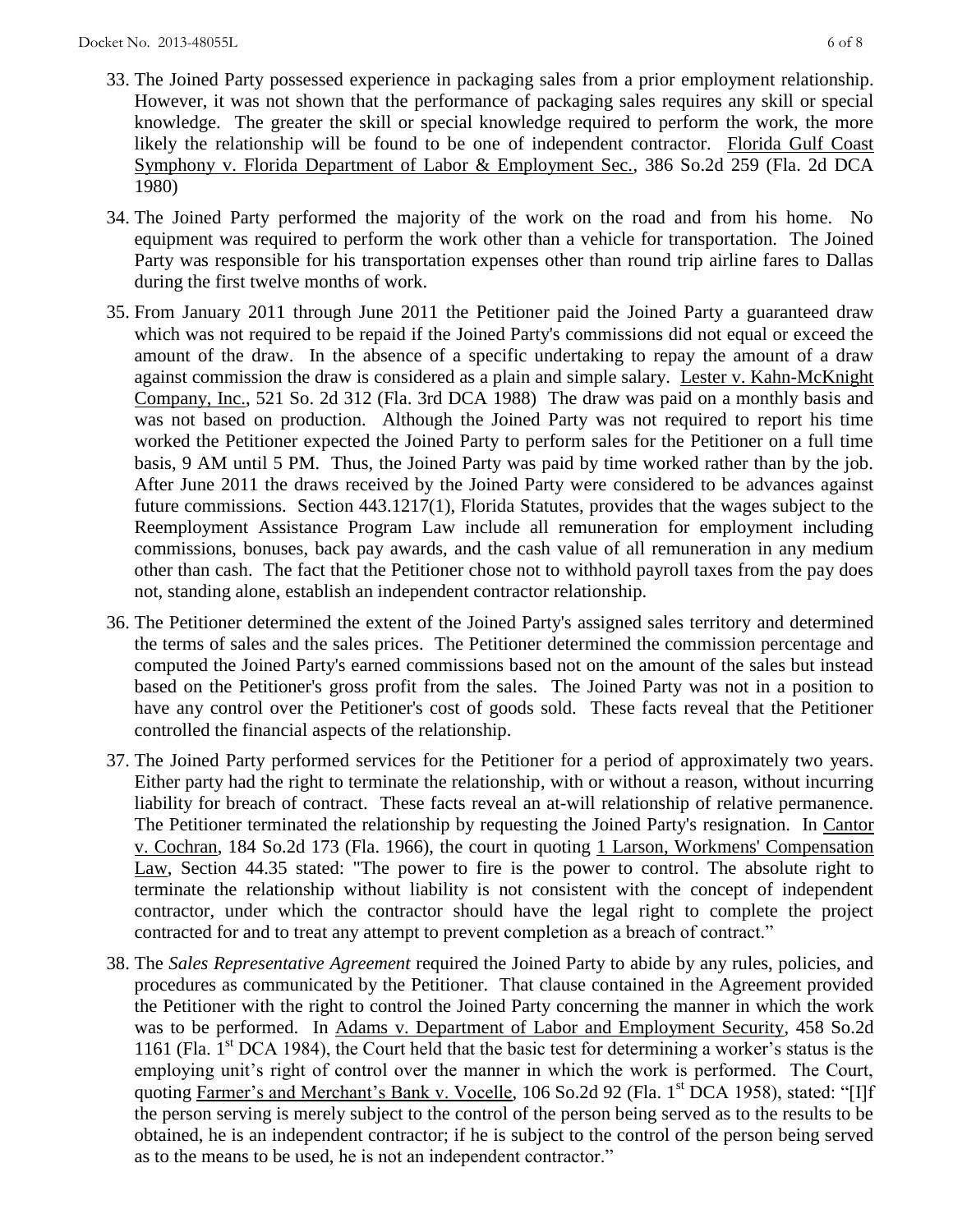- 39. It is concluded that the Joined Party performed services for the Petitioner as an employee and not as an independent contractor.
- 40. Section 443.036(19), Florida Statutes, defines "employer" as an employing unit subject to the Florida Unemployment Compensation Law.
- 41. Section 443.1216, Florida Statutes, provides:
	- (7) The employment subject to this chapter includes an individual's entire service, performed inside or both inside and outside this state if:
		- (a) The service is localized within this state; or
		- (b) The service is not localized within any state, but some of the service is performed in this state, and:
			- 1. The base of operations, or, if there is no base of operations, the place from which the service is directed or controlled, is located within this state; or
			- 2. The base of operations or place from which the service is directed or controlled is not located within any state in which some part of the service is performed, but the individual's residence is located within this state.
	- (8) Services not covered under paragraph (7)(b) which are performed entirely outside of this state, and for which contributions are not required or paid under an unemployment compensation law of any other state or of the Federal Government, are deemed to be employment subject to this chapter if the individual performing the services is a resident of this state and the tax collection service provider approves the election of the employing unit for whom the services are performed, electing that the entire service of the individual is deemed to be employment subject to this chapter.
- 42. The Joined Party's residence is located in the State of Florida, the Joined Party's base of operations was his residence in Florida, and the services were performed in Florida.
- 43. Section 443.1215, Florida States, provides:
	- (1) Each of the following employing units is an employer subject to this chapter:
		- (a) An employing unit that:
			- 1. In a calendar quarter during the current or preceding calendar year paid wages of at least \$1,500 for service in employment; or
			- 2. For any portion of a day in each of 20 different calendar weeks, regardless of whether the weeks were consecutive, during the current or the preceding calendar year, employed at least one individual in employment, irrespective of whether the same individual was in employment during each day.
- 44. The Joined Party began his employment with the Petitioner on January 11, 2011. During the first quarter 2011 the Petitioner paid the Joined Party a salary in excess of \$1,500. Thus, the Petitioner has established liability for payment of reemployment assistance tax to Florida effective the first day of the first calendar quarter 2011, January 1, 2011.

**Recommendation:** It is recommended that the determination dated April 2, 2013, be MODIFIED to reflect a retroactive date of liability of January 1, 2011. As modified it is recommended that the determination be AFFIRMED.

Respectfully submitted on August 26, 2013.